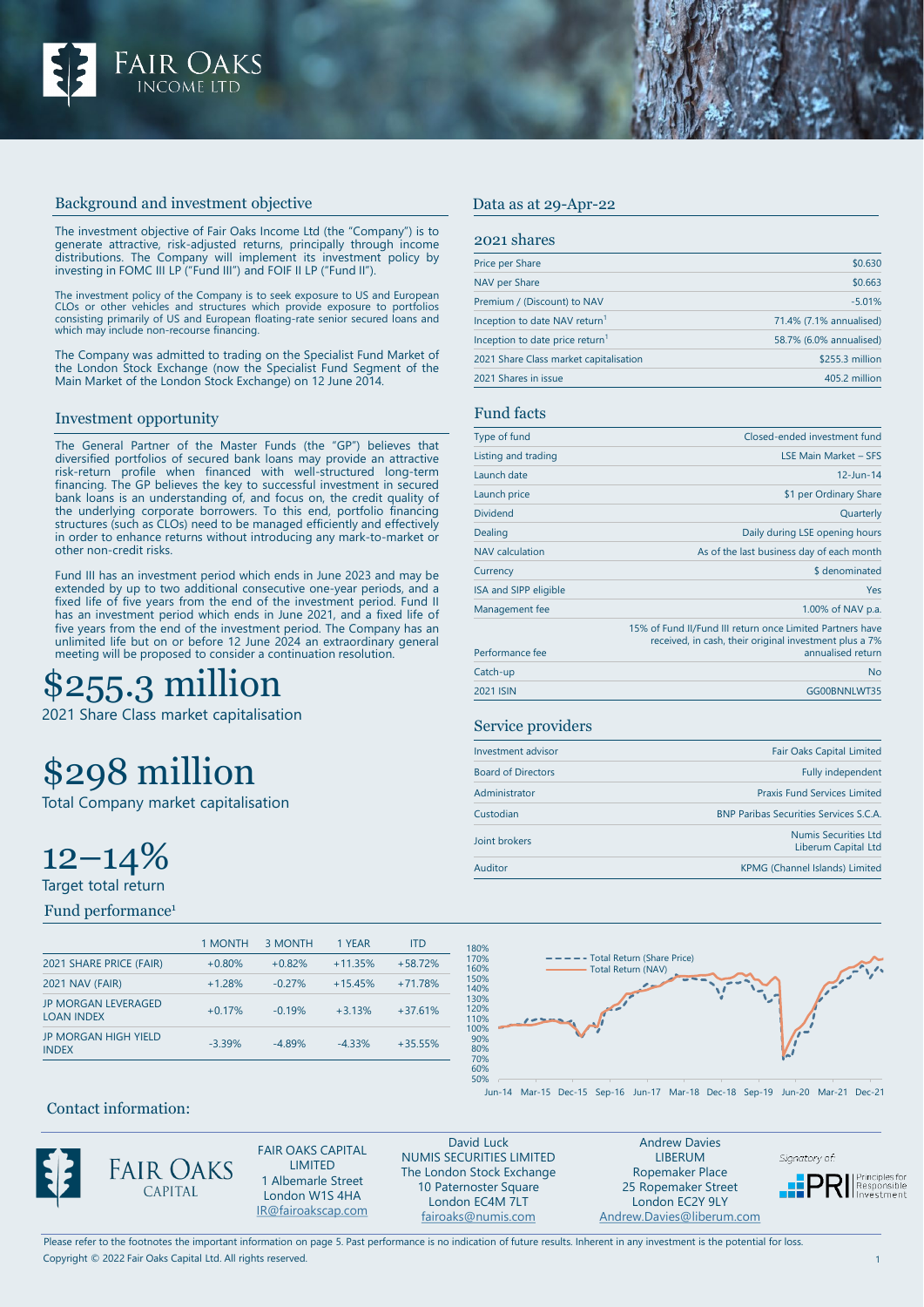

#### Company performance1

The 2021 Share NAV was \$66.32c at the end of April, +1.28% for the month and -0.27% for 1Q22. The 2021 ordinary shares closed at a mid-market price of \$63.00c, +0.80% for the month and +0.82% for 1Q22. The 2017 Share NAV was \$66.26c as at April 29th.

#### Market commentary

Ongoing war in Ukraine, lockdowns in China and poor growth and inflation data in Europe and the US resulted in volatile equity and fixed income markets in April. The S&P 500, Nasdaq and Eurostoxx 50 lost 8.8%, 13.3% and 2.6% respectively in April while 10-year government bond yields increased from 2.3% to 2.9% in the US and from 0.5% to 0.9% in the Eurozone.2 High yield spreads were wider in April (+40 bps in the US, and +58 bps in Europe3). The spread for US loans fell from +4.30% to L+4.16% while the spread for European loans fell 2 bps to 4.97%4 in the month.

The trailing 12-month loan default rate fell from 0.19% to 0.18% in the US and from 0.81% to 0.64% in Europe in April5. The distressed ratio (loans trading below 80c, a potential indicator of the direction of future defaults) increased from 1.55% to 1.60% in the US and decreased from 1.14% to 0.85% in Europe.4

US primary CLO supply was stable in April (\$13.6 billion worth of new issues in the US in April 2022, compared with \$13.8 billion in April 2021) but fell significantly in Europe (€1.6 billion in April 2022, compared to €3.1 billion in April 2021).4

## Company update

All CLO equity positions made their scheduled distributions in April and continued to benefit from the tight financing rates in the existing portfolio (+1.11% and 0.93% average AAA spread for US and European CLO control positions compared to current secondary AAA levels of +1.40% and +1.18% respectively)6.

The Master Fund received \$23.8 million worth of quarterly distributions in April compared to \$20.6 million in January 2022 and \$18.9 million in October 2021. FOAKS 4 is expected to make its first distribution in July 2022.

## May 2022 update

Continued volatility in broader markets (S&P 500 -4.9%, Nasdaq -7.8%, Eurostoxx50 -5.0%, US and EU high yield spreads 74 bps and 60 bps wider month-to-date as at May 13th) has started to impact US and EU bank loans (-2.4% and -1.6%, respectively).<sup>2,3</sup>

The current environment has the potential to create an opportunity for Master Fund to acquire attractive assets. We are primarily focused on sourcing secondary CLO equity benefitting from strong portfolios and attractive funding, and B/BB CLO notes which may suffer pricing pressure due to technical factors.

# Top 10 issuers and portfolio data<sup>8</sup> Rating breakdown<sup>7,10</sup>

| <b>BB</b><br>R<br>TOTAL NUMBER OF ISSUERS IN THE PORTEOLIO:<br><b>WEIGHTED AVERAGE ASSET SPREAD<sup>8</sup></b> | 0.43%<br>0.40% | Media: Broadcasting & Subscription<br>Banking, Finance, Insurance & Real<br>Estate<br>1,232<br>$Libor+3.65%$ | <b>United States</b><br><b>United Kingdom</b> |  |
|-----------------------------------------------------------------------------------------------------------------|----------------|--------------------------------------------------------------------------------------------------------------|-----------------------------------------------|--|
|                                                                                                                 |                |                                                                                                              |                                               |  |
|                                                                                                                 |                |                                                                                                              |                                               |  |
|                                                                                                                 |                |                                                                                                              |                                               |  |
|                                                                                                                 |                |                                                                                                              |                                               |  |
| $B +$                                                                                                           | 0.44%          | Aerospace and Defense                                                                                        | <b>United States</b>                          |  |
| $B -$                                                                                                           | 0.44%          | <b>High Tech Industries</b>                                                                                  | <b>United States</b>                          |  |
| $BB -$                                                                                                          | 0.44%          | Telecommunications                                                                                           | <b>United States</b>                          |  |
| $B +$                                                                                                           | 0.44%          | Chemicals, Plastics & Rubber                                                                                 | <b>Netherlands</b>                            |  |
| $\overline{B}$                                                                                                  | 0.49%          | Automotive                                                                                                   | Canada                                        |  |
| $B +$                                                                                                           | 0.58%          | Banking, Finance, Insurance & Real<br>Estate                                                                 | <b>United States</b>                          |  |
| $RB-$                                                                                                           | 0.66%          | Media: Broadcasting & Subscription                                                                           | <b>United Kingdom</b>                         |  |
| R                                                                                                               | 0.76%          | Media: Broadcasting & Subscription                                                                           | <b>United States</b>                          |  |
| <b>COMPANY</b><br>$\frac{9}{6}$<br><b>RATING</b><br>GROSS <sup>9</sup><br>$(S\&P)$                              |                | <b>MOODY'S INDUSTRY</b><br><b>CLASSIFICATION</b>                                                             | <b>COUNTRY</b>                                |  |
|                                                                                                                 |                |                                                                                                              |                                               |  |

# CLO portfolio rating and currency breakdown (Apr-22)7



|    | CLO equity subject<br>to ESG investment<br>restrictions, 66% |     |     |     |     |     |     | Other CLO equity,<br>34% |     |      |  |  |
|----|--------------------------------------------------------------|-----|-----|-----|-----|-----|-----|--------------------------|-----|------|--|--|
|    |                                                              |     |     |     |     |     |     |                          |     |      |  |  |
| 0% | 10%                                                          | 20% | 30% | 40% | 50% | 60% | 70% | 80%                      | 90% | 100% |  |  |

# Industry diversification by Moody's (top 10)7





Copyright © 2022 Fair Oaks Capital Ltd. All rights reserved. 2 Please refer to the footnotes the important information on page 5. Past performance is no indication of future results. Inherent in any investment is the potential for loss.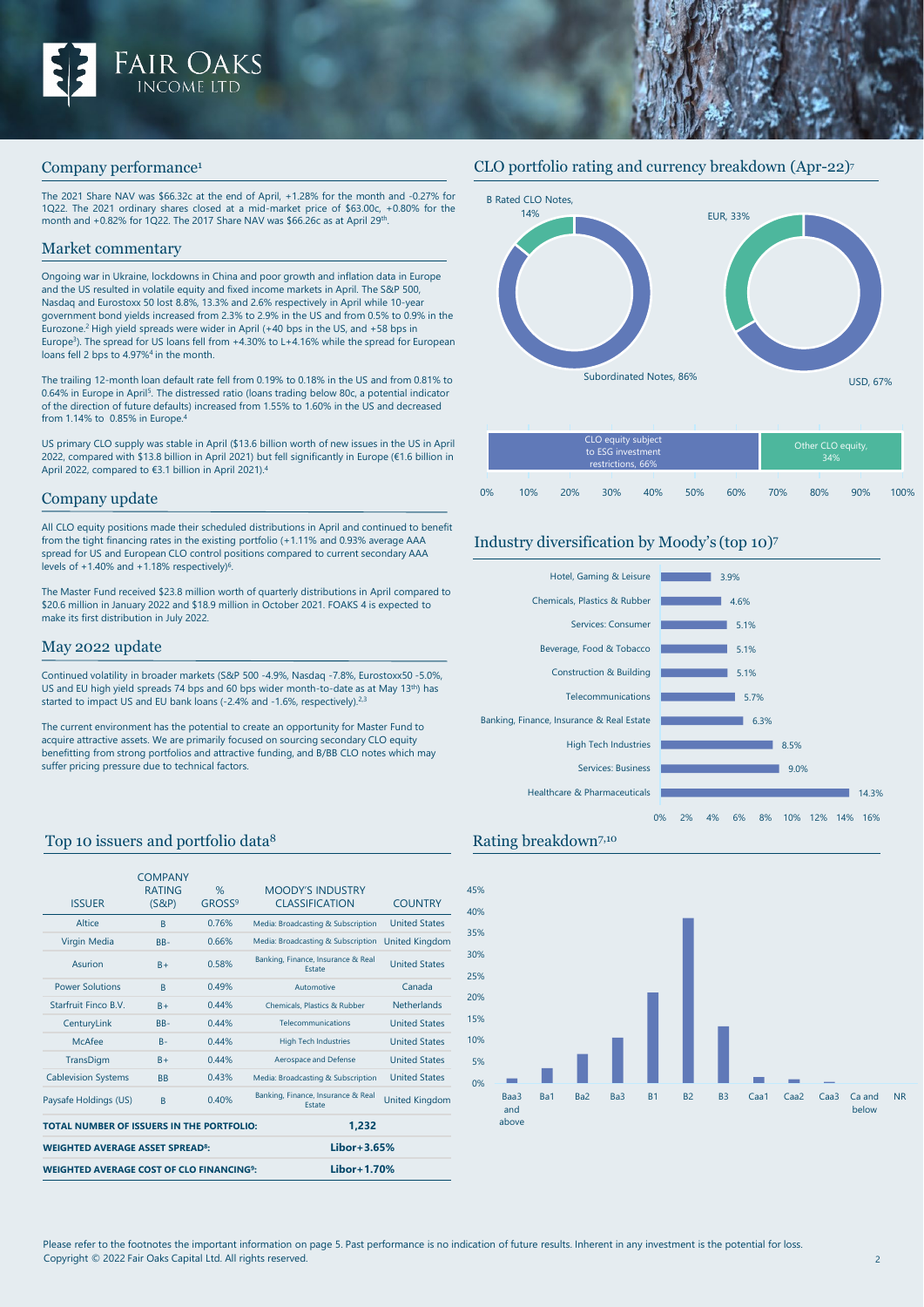

# Fund holdings (Apr-22):

|                                                   |                                              |                           |                       |                             | EOUITY <sup>11</sup>   |                           |                              |                                 |                                                              |                                                                                     |                                           |
|---------------------------------------------------|----------------------------------------------|---------------------------|-----------------------|-----------------------------|------------------------|---------------------------|------------------------------|---------------------------------|--------------------------------------------------------------|-------------------------------------------------------------------------------------|-------------------------------------------|
| Nominal<br>amount <sup>12</sup>                   | Current<br>market<br>valuation <sup>13</sup> | Deal name                 | Control <sup>14</sup> | %<br>Defaults <sup>15</sup> | % CCC<br>$(S\&P)^{16}$ | % CCC<br>$(Moody's)^{16}$ | % Oil &<br>gas <sup>17</sup> | % Risk<br>sectors <sup>17</sup> | Weighted<br>average<br>collateral bid<br>price <sup>18</sup> | Last cash payment<br>(annualised yield on<br>current market<br>price) <sup>19</sup> | Relevant OC test<br>cushion <sup>20</sup> |
| <b>USD Equity</b>                                 |                                              |                           |                       |                             |                        |                           |                              |                                 |                                                              |                                                                                     |                                           |
| \$19,443,440                                      | 68.0%                                        | AIMCO 2017-AA SUB         | Y                     | 0.32%                       | 5.60%                  | 2.80%                     | 2.35%                        | 18.43%                          | \$97.1                                                       | 28.5%                                                                               | 4.27%                                     |
| \$28,630,250                                      | 49.0%                                        | ALLEG 2017-2A SUB         | Y                     | 0.26%                       | 4.20%                  | 3.90%                     | 2.81%                        | 11.98%                          | \$97.1                                                       | 34.6%                                                                               | 3.68%                                     |
| \$18,668,000                                      | 54.0%                                        | <b>ARES 2015-35RA SUB</b> | Y                     | 0.18%                       | 4.30%                  | 5.30%                     | 3.69%                        | 8.11%                           | \$97.0                                                       | 35.8%                                                                               | 2.38%                                     |
| \$21,575,900                                      | 28.0%                                        | <b>AWPT 2017-6A SUB</b>   | Y                     | 0.00%                       | 4.47%                  | 5.12%                     | 0.77%                        | 16.58%                          | \$96.8                                                       | 51.3%                                                                               | 3.15%                                     |
| \$4,540,807                                       | 49.0%                                        | <b>ELM 2014-1A SUB</b>    | Y                     | 0.00%                       | 4.57%                  | 3.47%                     | 0.98%                        | 14.76%                          | \$96.8                                                       | 17.3%                                                                               | 5.22%                                     |
| \$18,632,100                                      | 40.0%                                        | <b>HLM 13A-18 SUB</b>     | Y                     | 0.00%                       | 3.20%                  | 1.40%                     | 4.96%                        | 11.49%                          | \$97.5                                                       | 43.1%                                                                               | 1.62%                                     |
| \$4,693,868                                       | 39.0%                                        | <b>MARNR 2015-1A SUB</b>  | Y                     | 0.00%                       | 5.14%                  | 3.72%                     | 0.63%                        | 16.88%                          | \$97.1                                                       | 28.1%                                                                               | 3.34%                                     |
| \$4,428,562                                       | 54.0%                                        | <b>MARNR 2016-3A SUB</b>  | Y                     | 0.00%                       | 5.18%                  | 3.92%                     | 0.72%                        | 16.71%                          | \$97.1                                                       | 25.8%                                                                               | 4.06%                                     |
| \$26,243,063                                      | 47.0%                                        | <b>MARNR 2017-4A SUB</b>  | Y                     | 0.00%                       | 3.96%                  | 2.60%                     | 0.53%                        | 14.36%                          | \$97.4                                                       | 29.1%                                                                               | 5.09%                                     |
| \$28,204,835                                      | 65.0%                                        | <b>POST 2018-1A SUB</b>   | Y                     | 0.00%                       | 3.30%                  | 3.30%                     | 4.34%                        | 13.45%                          | \$98.1                                                       | 28.1%                                                                               | 3.97%                                     |
| \$21,540,000                                      | 50.0%                                        | <b>SHACK 2018-12A SUB</b> | Y                     | 0.00%                       | 4.70%                  | 3.40%                     | 3.93%                        | 13.57%                          | \$97.0                                                       | 38.7%                                                                               | 3.96%                                     |
| \$20,732,250                                      | 54.0%                                        | <b>WELF 2018-1A SUB</b>   | Y                     | 0.00%                       | 7.68%                  | 6.42%                     | 0.58%                        | 10.96%                          | \$96.4                                                       | 29.7%                                                                               | 4.14%                                     |
| \$19,525,292                                      | 70.0%                                        | <b>ALLEG 2021-1X SUB</b>  | Y                     | 0.00%                       | 0.86%                  | 0.30%                     | 2.29%                        | 12.05%                          | \$98.2                                                       | 22.8%                                                                               | 5.13%                                     |
| \$17,591,000                                      | 80.0%                                        | <b>ROCKT 2021-2X SUB</b>  | Y                     | 0.00%                       | 1.80%                  | 2.10%                     | 1.29%                        | 14.80%                          | \$97.6                                                       | 32.5%                                                                               | 5.06%                                     |
| \$20,822,000                                      | 63.0%                                        | <b>WELF 2021-2X SUB</b>   | Y                     | 0.00%                       | 1.03%                  | 1.36%                     | 0.00%                        | 6.92%                           | \$97.6                                                       | 29.1%                                                                               | 5.11%                                     |
| <b>Weighted</b><br>average $^{23}$                | 54.8%                                        |                           |                       | 0.06%                       | 3.69%                  | 3.07%                     | 2.25%                        | 12.86%                          | \$97.4                                                       | 31.7%                                                                               | 4.14%                                     |
| <b>EUR Equity</b>                                 |                                              |                           |                       |                             |                        |                           |                              |                                 |                                                              |                                                                                     |                                           |
| €20,104,000                                       | 70.3%                                        | <b>FOAKS 1X SUB</b>       | Y                     | 0.00%                       | 3.20%                  | 1.70%                     | 0.00%                        | 6.88%                           | €97.2                                                        | 22.5%                                                                               | 5.18%                                     |
| €33,746,000                                       | 55.1%                                        | <b>FOAKS 2X SUB</b>       | Y                     | 0.00%                       | 4.40%                  | 2.40%                     | 0.00%                        | 9.14%                           | €97.1                                                        | 20.6%                                                                               | 4.59%                                     |
| €25,130,000                                       | 63.1%                                        | <b>FOAKS 3X SUB</b>       | Y                     | 0.00%                       | 3.20%                  | n.a.                      | 0.00%                        | 8.46%                           | €97.4                                                        | 37.3%                                                                               | 5.03%                                     |
| €20,104,000                                       | 93.8%                                        | <b>FOAKS 4X SUB</b>       | Y                     | 0.00%                       | 2.33%                  | 1.58%                     | 0.00%                        | 8.29%                           | €97.3                                                        | $\sim$                                                                              | 4.50%                                     |
| <b>Weighted</b><br>average <sup>23</sup>          | 68.1%                                        |                           |                       | 0.00%                       | 3.29%                  | 1.46%                     | 0.00%                        | 8.27%                           | €97.2                                                        | 26.6%                                                                               | 4.79%                                     |
| <b>Total</b><br>weighted<br>average <sup>23</sup> | 58.4%                                        |                           |                       | 0.04%                       | 3.56%                  | 2.55%                     | 1.53%                        | 11.39%                          | \$97.3                                                       | 30.4%                                                                               | 4.35%                                     |

**Cash and cash equivalents22: \$41,905,270**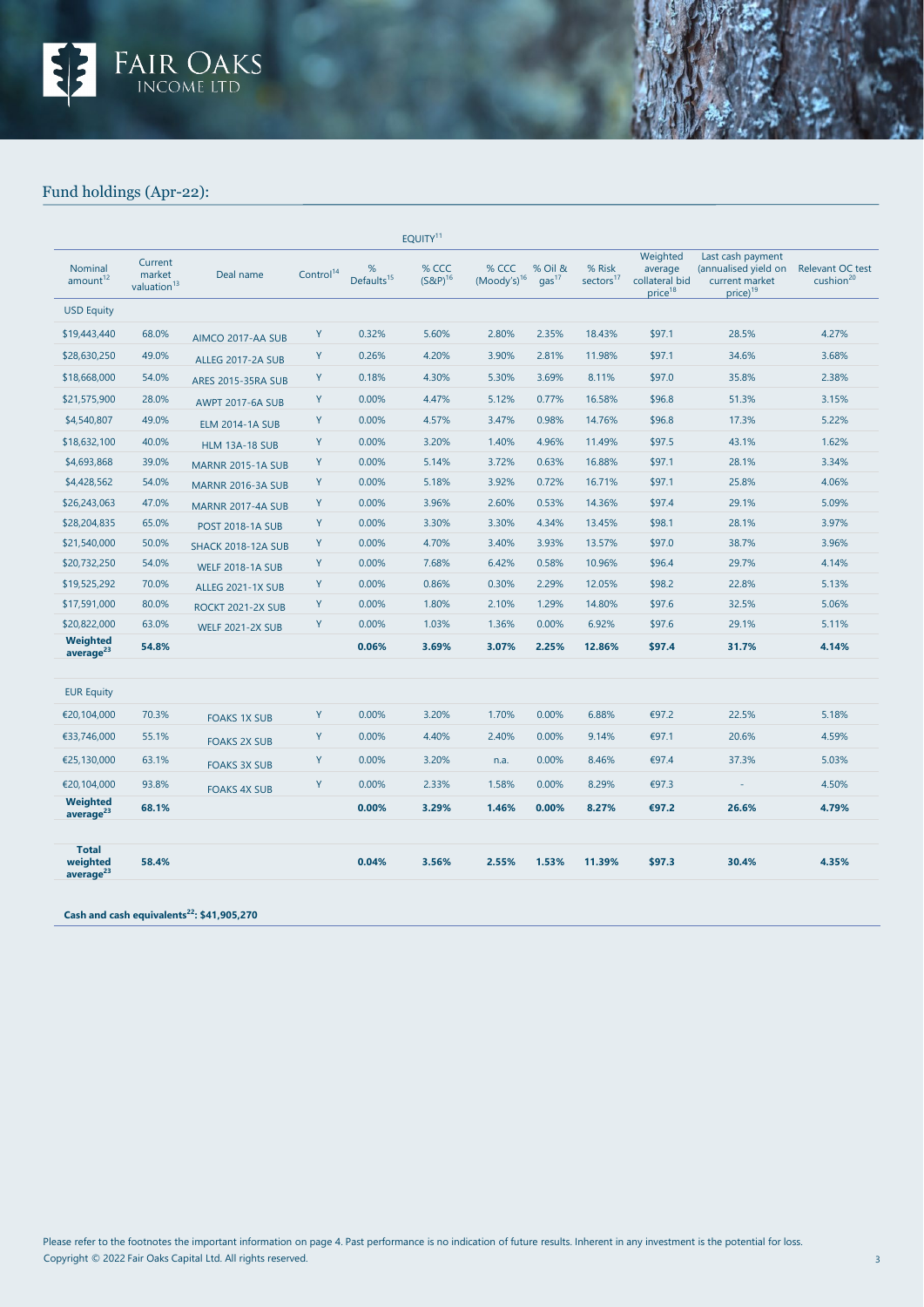

# Fund holdings (Apr-22):

| <b>MEZZANINE</b>                                  |                                              |                                   |                    |             |                                  |                        |                           |                              |                                 |                                                                 |                  |                                                               |                                           |
|---------------------------------------------------|----------------------------------------------|-----------------------------------|--------------------|-------------|----------------------------------|------------------------|---------------------------|------------------------------|---------------------------------|-----------------------------------------------------------------|------------------|---------------------------------------------------------------|-------------------------------------------|
| Nominal<br>amount <sup>12</sup>                   | Current<br>market<br>valuation <sup>13</sup> | Deal name                         | Original<br>rating | rating      | Current % Defaults <sup>15</sup> | % CCC<br>$(S\&P)^{16}$ | % CCC<br>$(Moody's)^{16}$ | % Oil &<br>qas <sup>17</sup> | % Risk<br>Sectors <sup>17</sup> | Weighted<br>average<br>collateral<br>bid<br>price <sup>18</sup> | Coupon           | <b>Current yield</b><br>(based on<br>current<br>market price) | Relevant OC<br>test cushion <sup>20</sup> |
| <b>USD B</b>                                      |                                              |                                   |                    |             |                                  |                        |                           |                              |                                 |                                                                 |                  |                                                               |                                           |
| \$2,872,000                                       | 88.6%                                        | APID 2018-18A F                   | B                  | <b>Mezz</b> | 0.01%                            | 6.10%                  | 3.80%                     | 2.23%                        | 13.74%                          | \$97.2                                                          | Libor+8.08%      | 10.40%                                                        | 3.36%                                     |
| \$3,302,800                                       | 91.6%                                        | <b>DRSLF 2017-49A F</b>           | B                  | Mezz        | 0.45%                            | 3.83%                  | 4.14%                     | 1.67%                        | 14.17%                          | \$97.0                                                          | Libor+7.55%      | 9.38%                                                         | 3.91%                                     |
| \$3,590,000                                       | 91.2%                                        | <b>DRSLF 2017-53A F</b>           | B                  | Mezz        | 0.43%                            | 3.52%                  | n.a.                      | 1.65%                        | 14.15%                          | \$97.1                                                          | Libor+7.50%      | 9.37%                                                         | 4.28%                                     |
| \$4,119,525                                       | 86.9%                                        | HLM 13X-2018 F                    | B                  | Mezz        | 0.00%                            | 3.20%                  | 1.40%                     | 4.96%                        | 11.49%                          | \$97.5                                                          | Libor+7.65%      | 10.01%                                                        | 1.62%                                     |
| \$1,436,000                                       | 96.8%                                        | <b>JPARK 2016-1A ER</b>           | B                  | Mezz        | 0.00%                            | 4.20%                  | 4.10%                     | 1.07%                        | 10.99%                          | \$97.2                                                          | Libor+7.35%      | 8.69%                                                         | 3.87%                                     |
| \$2,872,000                                       | 94.8%                                        | <b>MDPK 2016-20A</b><br><b>FR</b> | B                  | <b>Mezz</b> | 0.70%                            | 4.87%                  | 5.01%                     | 2.35%                        | 8.79%                           | \$97.5                                                          | Libor+8.15%      | 9.89%                                                         | 3.20%                                     |
| \$6,462,000                                       | 91.5%                                        | OCT39 2018-3A F                   | B                  | Mezz        | 0.00%                            | 5.74%                  | 4.75%                     | 1.83%                        | 17.74%                          | \$97.5                                                          | $Libor+8.00%$    | 9.91%                                                         | 4.08%                                     |
| \$3,949,000                                       | 86.7%                                        | <b>SYMP 2018-19A F</b>            | B                  | <b>Mezz</b> | 0.20%                            | 6.22%                  | 4.64%                     | 3.35%                        | 15.45%                          | \$97.1                                                          | $Libor+7.14%$    | 9.44%                                                         | 3.32%                                     |
| Weighted<br>average <sup>23</sup>                 | 90.4%                                        |                                   |                    |             | 0.21%                            | 4.81%                  | 4.01%                     | 2.48%                        | 14.00%                          | \$97.3                                                          | Libor+7.71%      | 9.71%                                                         | 3.47%                                     |
| <b>EURB</b>                                       |                                              |                                   |                    |             |                                  |                        |                           |                              |                                 |                                                                 |                  |                                                               |                                           |
| €3,051,500                                        | 92.1%                                        | <b>EGLXY 2018-6X F</b>            | $\mathsf B$        | Mezz        | 0.00%                            | n.a.                   | 4.38%                     | 0.00%                        | 16.16%                          | €96.8                                                           | Euribor+5.90%    | 6.40%                                                         | 5.25%                                     |
| €1,795,000                                        | 89.1%                                        | <b>HARVT 11X FR</b>               | B                  | Mezz        | 0.00%                            | 5.70%                  | n.a.                      | 0.00%                        | 9.73%                           | €96.7                                                           | Euribor $+6.55%$ | 7.35%                                                         | 2.59%                                     |
| €1,256,500                                        | 93.6%                                        | <b>HARVT 7X FR</b>                | B                  | Mezz        | 0.00%                            | 7.51%                  | n.a.                      | 0.00%                        | 8.99%                           | €96.4                                                           | Euribor+7.44%    | 7.95%                                                         | 4.90%                                     |
| €1,823,002                                        | 88.0%                                        | <b>OHECP 2015-4X FR</b>           | B                  | <b>Mezz</b> | 0.00%                            | n.a.                   | 2.54%                     | 1.06%                        | 18.88%                          | €96.6                                                           | Euribor+6.10%    | 6.93%                                                         | 3.02%                                     |
| €3,661,800                                        | 101.0%                                       | <b>FOAKS 4X F</b>                 | B                  | Mezz        | 0.00%                            | n.a.                   | 1.58%                     | 0.00%                        | 8.29%                           | €97.3                                                           | Euribor+9.25%    | 8.61%                                                         | 5.00%                                     |
| Weighted<br>average <sup>23</sup>                 | 94.0%                                        |                                   |                    |             | 0.00%                            | 6.47%                  | 2.74%                     | 0.16%                        | 12.17%                          | €96.9                                                           | Euribor+7.26%    | 7.54%                                                         | 4.41%                                     |
| <b>Total</b><br>weighted<br>average <sup>23</sup> | 91.5%                                        |                                   |                    |             | 0.14%                            | 4.98%                  | 3.14%                     | 1.76%                        | 13.44%                          | \$97.2                                                          |                  | 9.04%                                                         | 3.76%                                     |